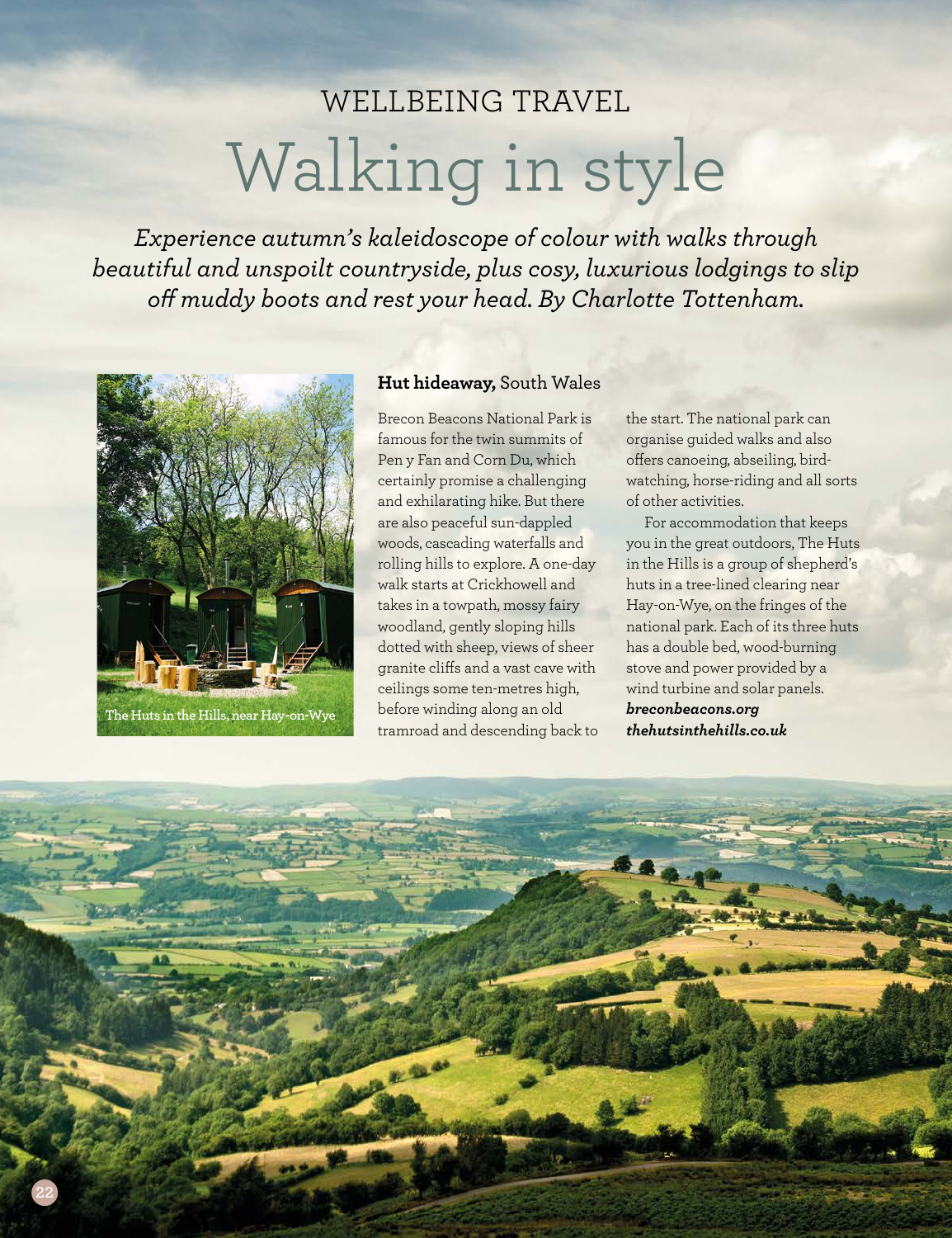

### **Aim high,** West Scotland

Ideal for a week away, Loch Lomond and the Trossachs National Park is home to some of the highest peaks in the UK. Hike to the summit of 1,130m (3,707ft) Ben Lui or follow more leisurely, flatter trails along lochs and coursing rivers, with just the Highland cows for company. The national park authorities can recommend walks of varying length and difficulty, and arrange for guides as well. For longer trails, the Three Lochs Way route shows off the beauty of the park

and ends on the oak tree-lined shores of Loch Lomond, where you may spot otters hunting or a native red squirrel. By night, curl up next to a roaring fire at familyrun farmhouse hotel, Monachyle Mhor, on the banks of Loch Voil. Retire to one of its stunningly restored rooms – each of which has been designed individually using local stone and slate, and some of which can even accommodate canine guests. *lochlomond-trossachs.org mhor.net*

**Monachyle Mhor, Loch Voil**





**Recharge in the Lake District**

#### **Rest and revive,** Cumbria

If the idea of a day walking in the sublime rolling hills of the Lake District, followed by yoga at dusk and a massage appeals, then a stay at Sunny Brow Farm near Outgate may be exactly what's needed. Its self-catered cottages are nestled in the woodland of a 33-acre



estate and are all cosy but wellequipped barn conversions, ideally located for day hikes. Walk up to the viewpoint of Esthwaite Water, or wander further afield to the banks of the iconic Lake Windermere and gaze out at the sailing boats as they tack back and forth.

The farm has a focus on holistic wellbeing and offers retreat packages that include Reiki, yoga and wholefood cuisine, but it can also plan bespoke trips. These are available Monday to Friday or Friday to Monday for a long weekend, and events include everything from a dance weekend to woodland activities and foraging. *visitcumbria.com sunnybrowfarm.co.uk*